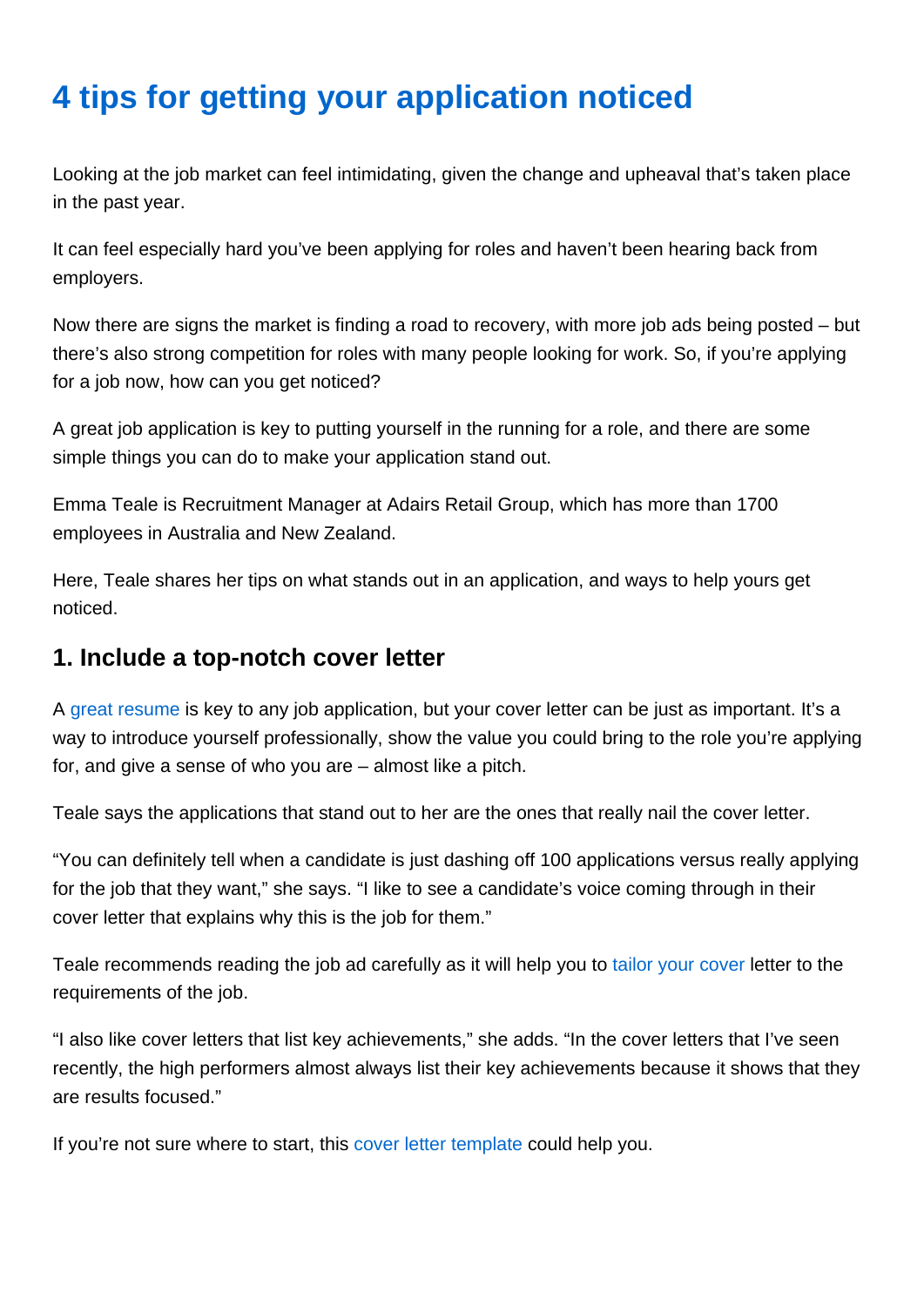## 2. Highlight your transferable skills

[Transferable skills](https://www.seek.co.nz/career-advice/article/are-transferable-skills-the-new-experience) are a core set of skills and abilities that are useful in almost any role or organisation. They can include things like organisational skills, creative thinking, leadership, or people skills like co-operation – you can easily take them from one job to another. If your industry has been particularly affected by COVID-19, your skills may translate to another sector or a different role, so Teale says it's important to highlight this in your application.

"For customer service roles, for example, we have a lot of flight attendants applying," she says. "They have highlighted the pressure of having to deliver great service on the spot – there's nowhere to hide on a plane.

"I suggest helping a company to visualise your transferable skills by explaining the scenarios that you've been exposed to and how the skills you've demonstrated can transfer to different roles or industries," adds Teale.

"Go through the selection criteria in the ad, identify the closest thing that you have done that matches it and spell this out in your cover letter."

Use this [transferable skills checklist](https://www.seek.co.nz/career-advice/article/transferable-skills-checklist) to help you identify yours.

#### 3. Mind the gaps

Plenty of people will at some point take time out of the workforce for study, travel, caring responsibilities or career changes – or because of unexpected circumstances like COVID. Teale says it's important to explain gaps or unexpected career moves in your cover letter.

"If you've gone from one industry to another one with a completely different role, explain it," she says.

For example, if you made the change with a clear career purpose in mind, that may be seen as a positive thing. Always explain missing pieces to eliminate any second guessing."

#### 4. Be yourself

You don't need to conceal your personality to write a professional application, says Teale. She recommends letting your true character through by perhaps adding some interesting detail about yourself or why you're the best person for the job.

"If you are a bit quirky, I encourage you to express that in your cover letter, because you want to find the right match in an employer," she says.

"You should be able to be yourself at work," Teale says. She adds that some companies now actively seek out and celebrate a diverse workforce, are more flexible, and are less inclined to